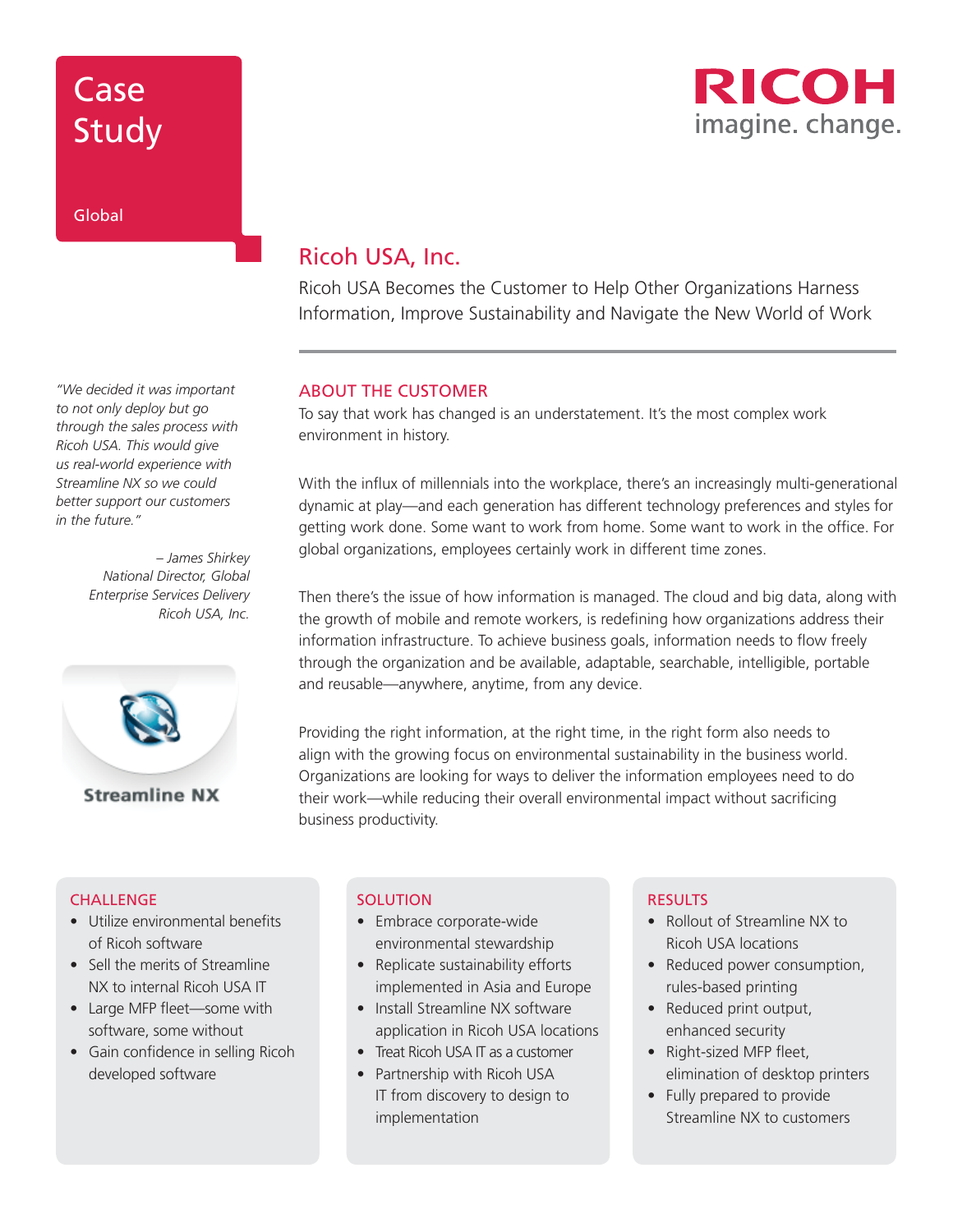## RICOH imagine. change.

# Case Study

But it's difficult to accommodate the needs of your workforce and further sustainability goals when your technology infrastructure hasn't kept pace. New approaches, new thinking and the right technology are required to handle all of the information impacting business—from capture to access to transformation to management.

Ricoh is no stranger to this "new world of work." It's transitioning right alongside its customers to a dramatically different way of working to help its employees be more productive, efficient and sustainable. As a global technology company with more than 109,000 employees, Ricoh—just like the many organizations it serves—needed fresh ideas.

### **CHALLENGE**

For decades, Ricoh has been on the front lines of helping other organizations harness the power of their information. By implementing the right hardware, software and services, Ricoh has enabled information to move more freely throughout these organizations—whether in printed or digital form.

So when Ricoh USA operations began transitioning to more modern, open office plans just like its Asian and European counterparts in the new world of work, it was time for Ricoh USA to eat what it cooks.

"We wanted this to be a learning experience to help boost our confidence in Ricoh developed software, primarily Streamline NX, and implement this solution throughout Ricoh USA."

"Internally, we weren't practicing what we preach when it came to what we speak to and sell to our customers," said Jared Levine, Senior Manager of Solutions Enablement at Ricoh USA. "We also wanted to utilize the environmental benefits of our software and hardware that is so important  $\frac{1}{2}$ 

The Ricoh Group, first established in Tokyo, Japan in 1936, now operates in more than 190 countries. A commitment toward environmental conservation has been at the heart of Ricoh's vision for more than 40 years, but the new world of work had thrust sustainability further into the forefront. Green initiatives first took center stage in Japan and quickly took hold in Europe as well, with both regions implementing new technologies to not only make information work for the organization—but to do so more sustainably.

While working on an implementation of Ricoh's Streamline NX and other related software in Europe, the USA solutions enablement team was inspired to implement Streamline NX throughout its offices in the United States. Ricoh Europe planned to use Streamline NX as their secure print and scanning application across the enterprise, primarily to reduce its carbon footprint and monitor their progress to achieve environmental certifications.

After just one year of running Streamline NX, Ricoh Europe saw a 100 percent return on investment, a 51 percent drop in power consumption and a 26 percent reduction in carbon emissions. The solution also made information more accessible and secure for mobile workers—ultimately helping Ricoh Europe's employees be more efficient and productive in the new world of work.

The impressive sustainability gains brought about by implementing Streamline NX caught the eyes of the leadership at Ricoh USA. Sustainability was playing an increasingly important role for Ricoh globally in the new world of work, with directives to transform the culture by touching every department in the organization.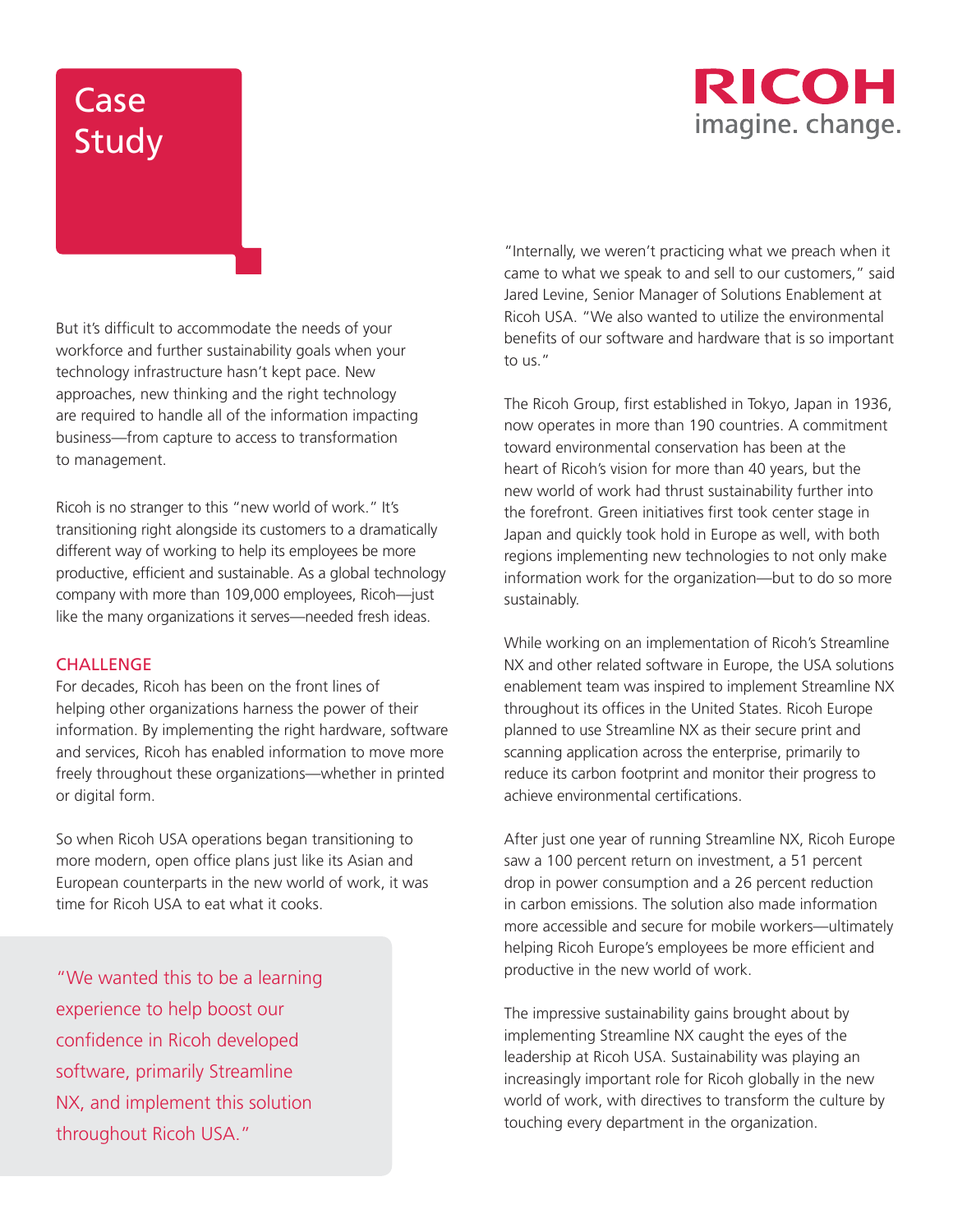# **Case** Study



#### **SOLUTION**

At the time, Ricoh USA representatives were still trying to wrap their heads around all of the capabilities of Streamline NX.

This "all-in-one" integrated software application takes the place of about six separate applications—combining workflow solutions for printing, scanning, faxing, device management, accounting and authentication into one convenient platform. To truly understand the capabilities of Streamline NX and how it would impact both Ricoh USA and its customers' operations, Ricoh USA enlisted a unique approach.

> "We needed to address all our concerns upfront. We had to have the difficult conversations first to be able to develop best practices."

"We decided it was important to not only deploy but go through the sales process with Ricoh USA," said James Shirkey, National Director, Global Enterprise Services Delivery at Ricoh USA. "This would give us real-world experience with Streamline NX so we could better support our customers in the future."

Ricoh USA assembled an internal team to pitch Streamline NX to its new "customer"—members of the Ricoh USA IT department in Atlanta. While the initial concept was intriguing, the IT department had some questions, just as any outside customer would.

First, Ricoh USA IT wanted a strong business justification for implementing Streamline NX. From there, IT wanted a solid value proposition that Ricoh USA could use when talking to other customers.

But before the Ricoh USA solutions enablement team could replicate the European model, it had to sell the merits of the solution to the Ricoh USA IT department. They knew there would be some resistance, since the IT department had just removed 60 local print servers dedicated to a previous workflow solution where significant infrastructure was required to support it. In addition, Ricoh USA IT wasn't fully aware of the available Ricoh software offerings, since only some of the approximately 2,700 MFP devices enterprise-wide included Ricoh software. And those that did were in different stages of being updated.

"There was definitely an opportunity to unify the software on all Ricoh USA MFPs, but we needed to get IT's buy-in to do that," said Levine.

From a sales standpoint, Streamline NX was so new at the time that Ricoh USA had little experience selling and deploying the application. Further muddying the waters, MFPs were under the jurisdiction of each facility and its procurement staff, so Ricoh USA would need to make a strong case for a corporate-wide mandate.

"We wanted this to be a learning experience to help boost our confidence in Ricoh developed software, primarily Streamline NX, and implement this solution throughout Ricoh USA," said Levine.

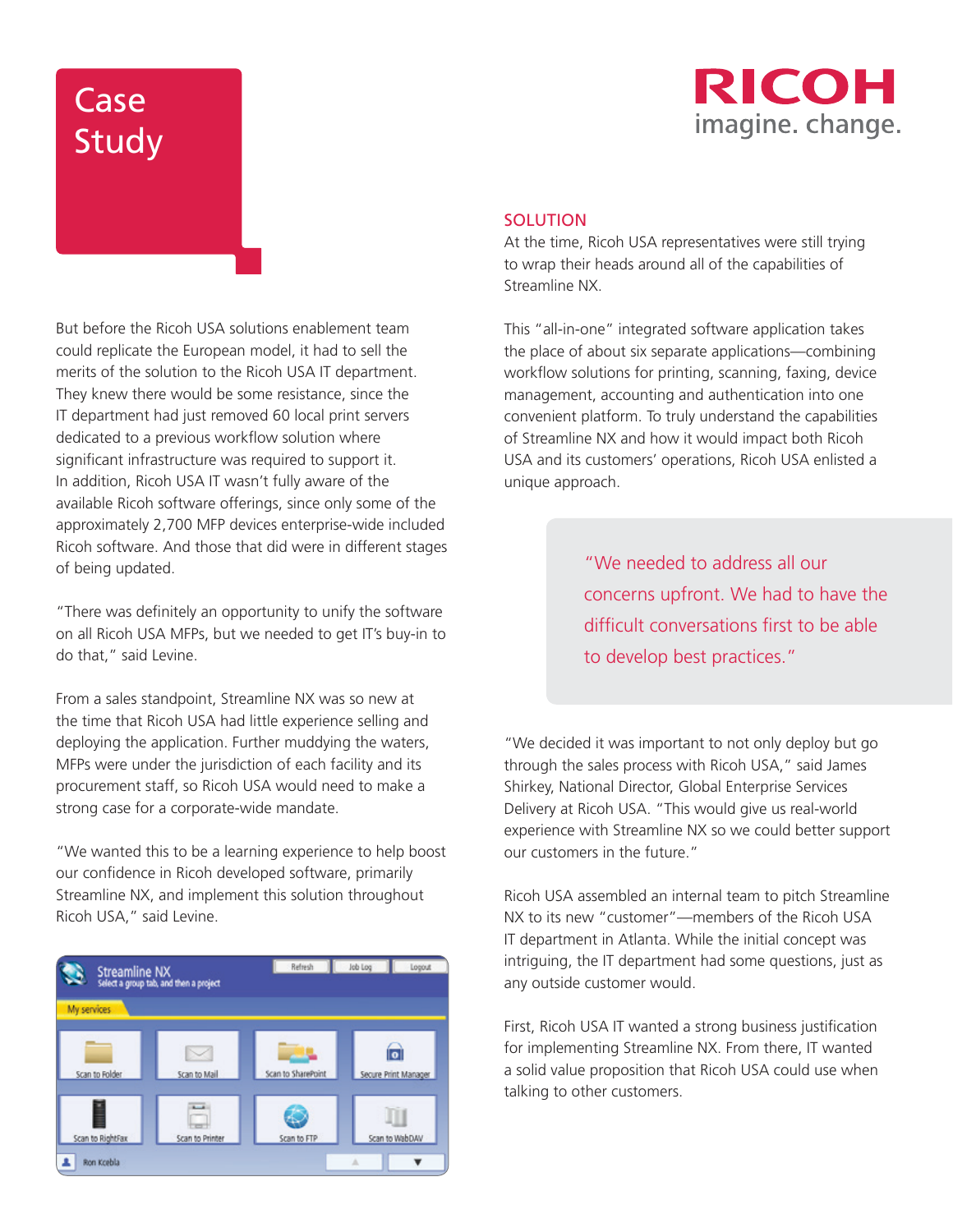### RICOH imagine. change.

# Case Study

"We needed to address all our concerns upfront," said Rene Glover, Director, Infrastructure Engineering at Ricoh USA. "We had to have the difficult conversations first to be able to develop best practices. Then use those best practices when we talk to our customers about Streamline NX."

The Ricoh USA sales and IT teams talked through document security and bandwidth concerns. They discussed how employees would authenticate at the device using their ID badges. They crunched the numbers to set expectations for environmental savings from implementing rules-based printing and reducing power consumption.



They collaborated on ways to reduce IT assets and how to implement redundancy and failover capabilities. They put plans in place for support and keeping Streamline NX up to date post installation.

"It's the same exercise Ricoh USA would go through talking to a customer," said Mike Durante, Manager, Implementation at Ricoh USA. "You need to get the right people from Ricoh USA talking to the right people in the customer's operation so you can really understand their environment and walk through the process hand-in-hand." Ricoh USA and its IT department engaged in an in-depth discovery process, building the requirements for an implementation, providing a proof of concept, fielding questions and determining IT's specific needs. The exercise paid off. In the end, Ricoh USA IT agreed to a pilot test of Streamline NX in its Atlanta office. After a couple weeks of testing, the IT department was fully on board with rolling out the solution enterprise-wide.

"These are teams within Ricoh USA that normally don't interact," said Durante. "But we worked well together—all the way from discovery to design to implementation."

### **RESULTS**

What began as an exercise for Ricoh USA to eat what it cooks turned into an extremely palatable solution that Ricoh USA can now serve to its customers.

About a dozen Ricoh USA locations are currently using Streamline NX for printing, scanning and faxing. Going forward, Ricoh USA sales and IT teams will collaborate to take advantage of the reporting functions within Streamline NX.

The enterprise-wide implementation of Streamline NX is ongoing. This application is being deployed beyond Ricoh USA open-office, new world of work environments. It will be rolled out to all Ricoh USA locations—from more traditional office spaces to warehouses to transfer centers.

> "Our demo room is now our own office. We can take customers right into the bullpen and show them how we're using Streamline NX internally."